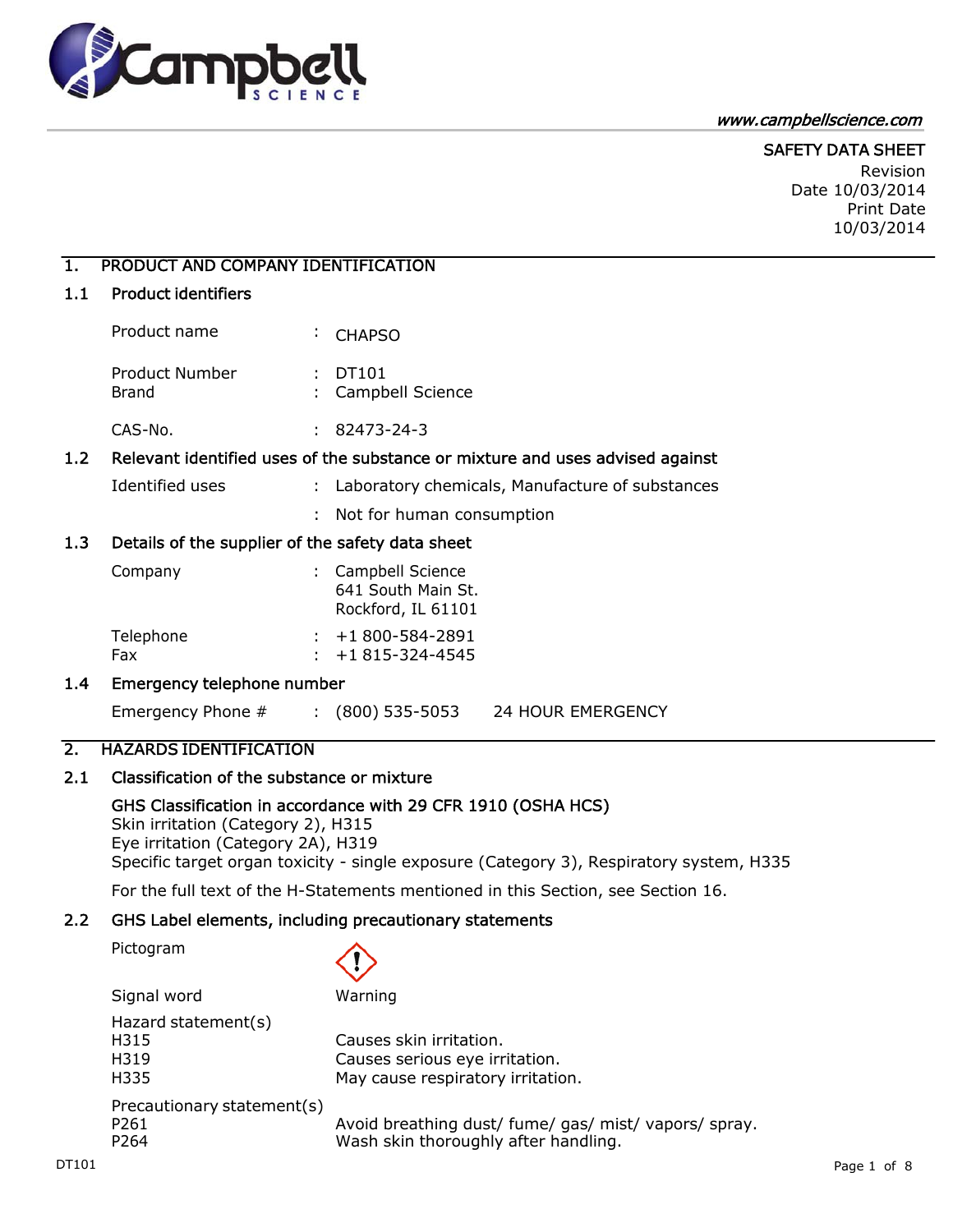| P <sub>271</sub><br>P280 | Use only outdoors or in a well-ventilated area.<br>Wear protective gloves/ eye protection/ face protection. |
|--------------------------|-------------------------------------------------------------------------------------------------------------|
| $P302 + P352$            | IF ON SKIN: Wash with plenty of soap and water.                                                             |
| $P304 + P340$            | IF INHALED: Remove victim to fresh air and keep at rest in a position<br>comfortable for breathing.         |
| $P305 + P351 + P338$     | IF IN EYES: Rinse cautiously with water for several minutes. Remove                                         |
|                          | contact lenses, if present and easy to do. Continue rinsing.                                                |
| P312                     | Call a POISON CENTER or doctor/ physician if you feel unwell.                                               |
| P321                     | Specific treatment (see supplemental first aid instructions on this label).                                 |
| $P332 + P313$            | If skin irritation occurs: Get medical advice/ attention.                                                   |
| $P337 + P313$            | If eye irritation persists: Get medical advice/attention.                                                   |
| P362                     | Take off contaminated clothing and wash before reuse.                                                       |
| $P403 + P233$            | Store in a well-ventilated place. Keep container tightly closed.                                            |
| P405                     | Store locked up.                                                                                            |
| P501                     | Dispose of contents/ container to an approved waste disposal plant.                                         |

# 2.3 Hazards not otherwise classified (HNOC) or not covered by GHS - none

# 3. COMPOSITION/INFORMATION ON INGREDIENTS

### 3.1 Substances

| Synonyms                                      | : 3-([3-Cholamidopropyl]dimethylammonio)-2-hydroxy-1-propanesulfonate                                  |
|-----------------------------------------------|--------------------------------------------------------------------------------------------------------|
| <b>Formula</b><br>Molecular weight<br>CAS-No. | : $C_3$ <sub>2</sub> H <sub>58</sub> N <sub>2</sub> O <sub>8</sub> S<br>$: 630.88$ g/mol<br>82473-24-3 |

#### **Hazardous components**

| Component                                                                      | <b>Classification</b>     | Concentration |  |
|--------------------------------------------------------------------------------|---------------------------|---------------|--|
| 3-([3-Cholamidopropyl]dimethylammonio)-2-hydroxy-1-propanesulfonate            |                           |               |  |
|                                                                                | Skin Irrit. 2; Eye Irrit. |               |  |
|                                                                                | 2A; STOT SE 3;            |               |  |
|                                                                                | H315, H319, H335          |               |  |
| For the full text of the H-Statements mentioned in this Section see Section 16 |                           |               |  |

full text of the H-

## 4. FIRST AID MEASURES

## 4.1 Description of first aid measures

### General advice

Consult a physician. Show this safety data sheet to the doctor in attendance. Move out of dangerous area.

### If inhaled

If breathed in, move person into fresh air. If not breathing, give artificial respiration. Consult a physician.

#### In case of skin contact

Wash off with soap and plenty of water. Consult a physician.

#### In case of eye contact

Rinse thoroughly with plenty of water for at least 15 minutes and consult a physician.

#### If swallowed

Never give anything by mouth to an unconscious person. Rinse mouth with water. Consult a physician.

## 4.2 Most important symptoms and effects, both acute and delayed

The most important known symptoms and effects are described in the labeling (see section 2.2) and/or in section 11

#### 4.3 Indication of any immediate medical attention and special treatment needed No data available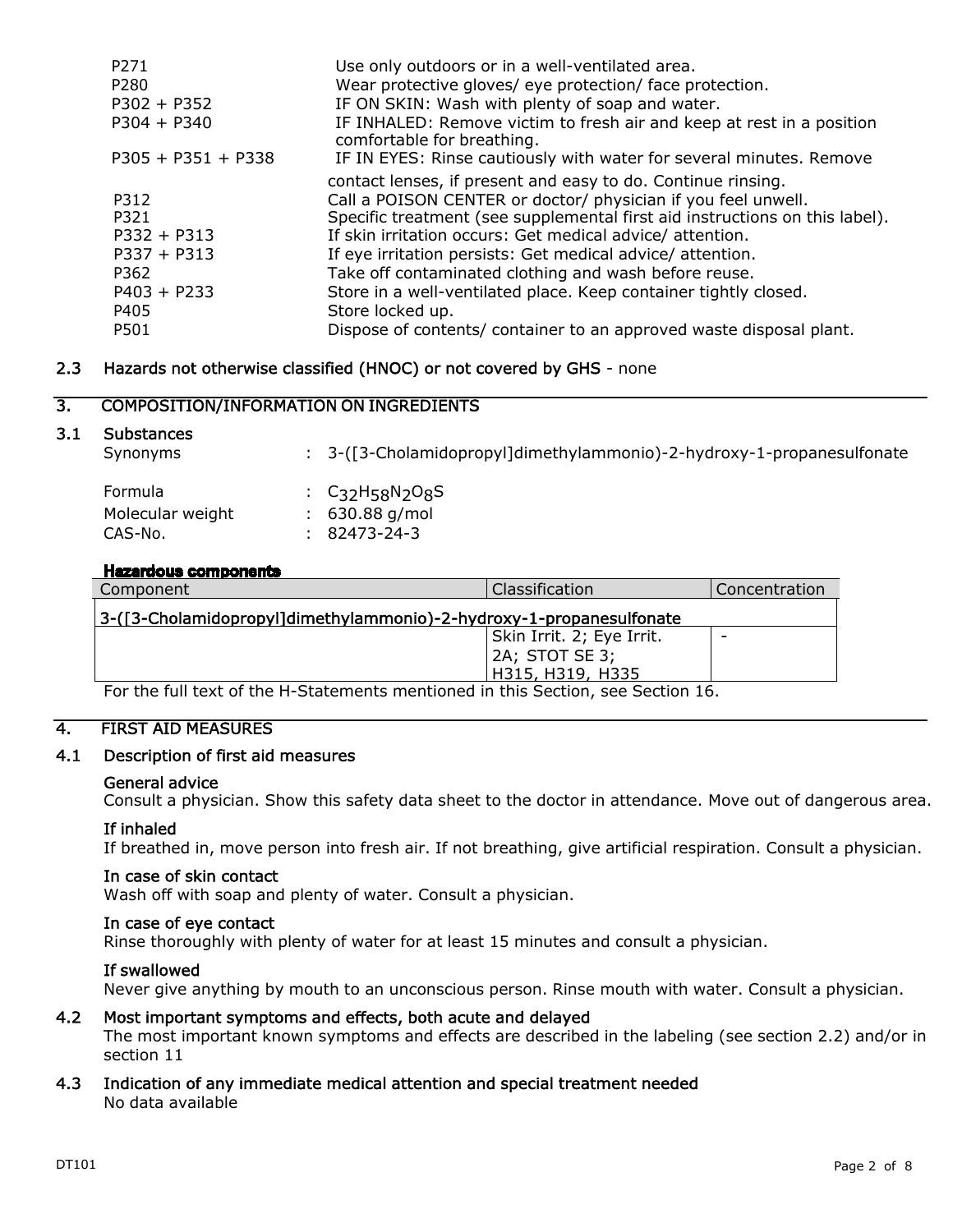## 5. FIREFIGHTING MEASURES

## 5.1 Extinguishing media

#### Suitable extinguishing media

Use water spray, alcohol-resistant foam, dry chemical or carbon dioxide.

5.2 Special hazards arising from the substance or mixture Carbon oxides, Nitrogen oxides (NOx), Sulfur oxides

# 5.3 Advice for firefighters

Wear self-contained breathing apparatus for firefighting if necessary.

5.4 Further information No data available

## 6. ACCIDENTAL RELEASE MEASURES

6.1 Personal precautions, protective equipment and emergency procedures Use personal protective equipment. Avoid dust formation. Avoid breathing vapors, mist or gas. Ensure adequate ventilation. Evacuate personnel to safe areas. Avoid breathing dust. For personal protection see section 8.

# 6.2 Environmental precautions

Do not let product enter drains.

6.3 Methods and materials for containment and cleaning up Pick up and arrange disposal without creating dust. Sweep up and shovel. Keep in suitable, closed containers for disposal.

#### 6.4 Reference to other sections

For disposal see section 13.

## 7. HANDLING AND STORAGE

# 7.1 Precautions for safe handling

Avoid contact with skin and eyes. Avoid formation of dust and aerosols. Provide appropriate exhaust ventilation at places where dust is formed.Normal measures for preventive fire protection. For precautions see section 2.2.

### 7.2 Conditions for safe storage, including any incompatibilities

Keep container tightly closed in a dry and well-ventilated place.

Keep in a dry place. Hygroscopic.

### 7.3 Specific end use(s)

Apart from the uses mentioned in section 1.2 no other specific uses are stipulated

### 8. EXPOSURE CONTROLS/PERSONAL PROTECTION

#### 8.1 Control parameters

Components with workplace control parameters Contains no substances with occupational exposure limit values.

#### 8.2 Exposure controls

#### Appropriate engineering controls

Handle in accordance with good industrial hygiene and safety practice. Wash hands before breaks and at the end of workday.

#### Personal protective equipment

### Eye/face protection

Safety glasses with side-shields conforming to EN166 Use equipment for eye protection tested and approved under appropriate government standards such as NIOSH (US) or EN 166(EU).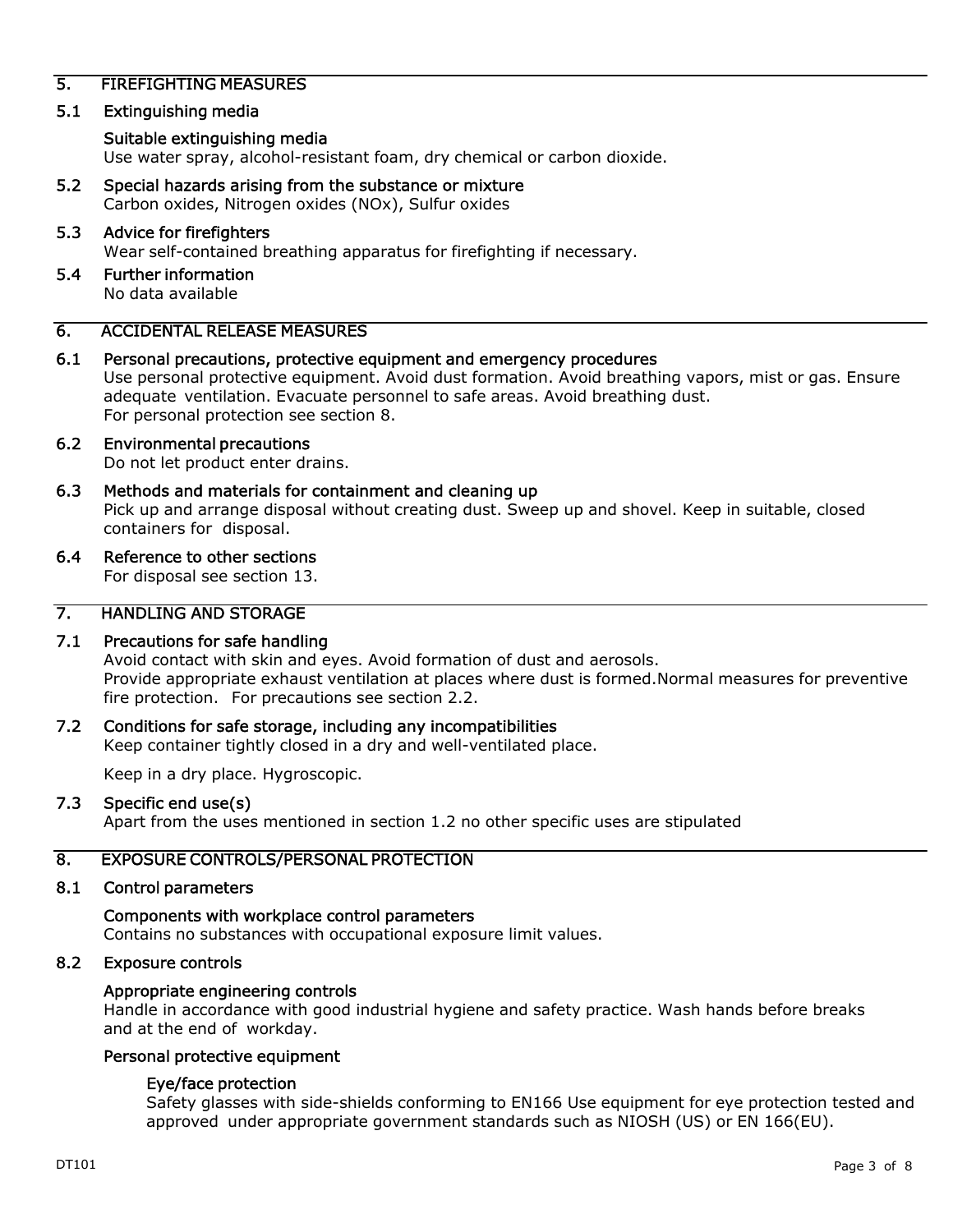## Skin protection

Handle with gloves. Gloves must be inspected prior to use. Use proper glove removal technique (without touching glove's outer surface) to avoid skin contact with this product. Dispose of contaminated gloves after use in accordance with applicable laws and good laboratory practices. Wash and dry hands.

Full contact Material: Nitrile rubber Minimum layer thickness: 0.11 mm Break through time: 480 min Material tested: Dermatril® (KCL 740 / Aldrich Z677272, Size M)

Splash contact Material: Nitrile rubber Minimum layer thickness: 0.11 mm Break through time: 480 min Material tested: Dermatril® (KCL 740 / Aldrich Z677272, Size M) data source: KCL GmbH, D-36124 Eichenzell, phone +49 (0)6659 87300, e-mail sales@kcl.de, test method: EN374

If used in solution, or mixed with other substances, and under conditions which differ from EN 374, contact the supplier of the CE approved gloves. This recommendation is advisory only and must be evaluated by an industrial hygienist and safety officer familiar with the specific situation of anticipated use by our customers. It should not be construed as offering an approval for any specific use scenario.

## Body Protection

impervious clothing, The type of protective equipment must be selected according to the concentration and amount of the dangerous substance at the specific workplace.

### Respiratory protection

For nuisance exposures use type P95 (US) or type P1 (EU EN 143) particle respirator.For higher level protection use type OV/AG/P99 (US) or type ABEK-P2 (EU EN 143) respirator cartridges. Use respirators and components tested and approved under appropriate government standards such as NIOSH (US) or CEN (EU).

## Control of environmental exposure

Do not let product enter drains.

# 9.PHYSICAL AND CHEMICAL PROPERTIES

# 9.1 Information on basic physical and chemical properties

| b)<br>no data available<br>Odor<br><b>Odor Threshold</b><br>no data available<br>C)<br>d)<br>no data available<br>pH<br>184 - 186 °C (363 - 36715 °F) - lit.<br>Melting point/freezing point<br>e)<br>$f$ )<br>no data available<br>Initial boiling point and boiling range<br>no data available<br>Flash point<br>g)<br>no data available<br>h)<br><sup>DT101</sup><br>Evaporation rate | a) | Appearance | Form:solid<br>Color: white |             |
|------------------------------------------------------------------------------------------------------------------------------------------------------------------------------------------------------------------------------------------------------------------------------------------------------------------------------------------------------------------------------------------|----|------------|----------------------------|-------------|
|                                                                                                                                                                                                                                                                                                                                                                                          |    |            |                            |             |
|                                                                                                                                                                                                                                                                                                                                                                                          |    |            |                            |             |
|                                                                                                                                                                                                                                                                                                                                                                                          |    |            |                            |             |
|                                                                                                                                                                                                                                                                                                                                                                                          |    |            |                            |             |
|                                                                                                                                                                                                                                                                                                                                                                                          |    |            |                            |             |
|                                                                                                                                                                                                                                                                                                                                                                                          |    |            |                            |             |
|                                                                                                                                                                                                                                                                                                                                                                                          |    |            |                            | Page 4 of 8 |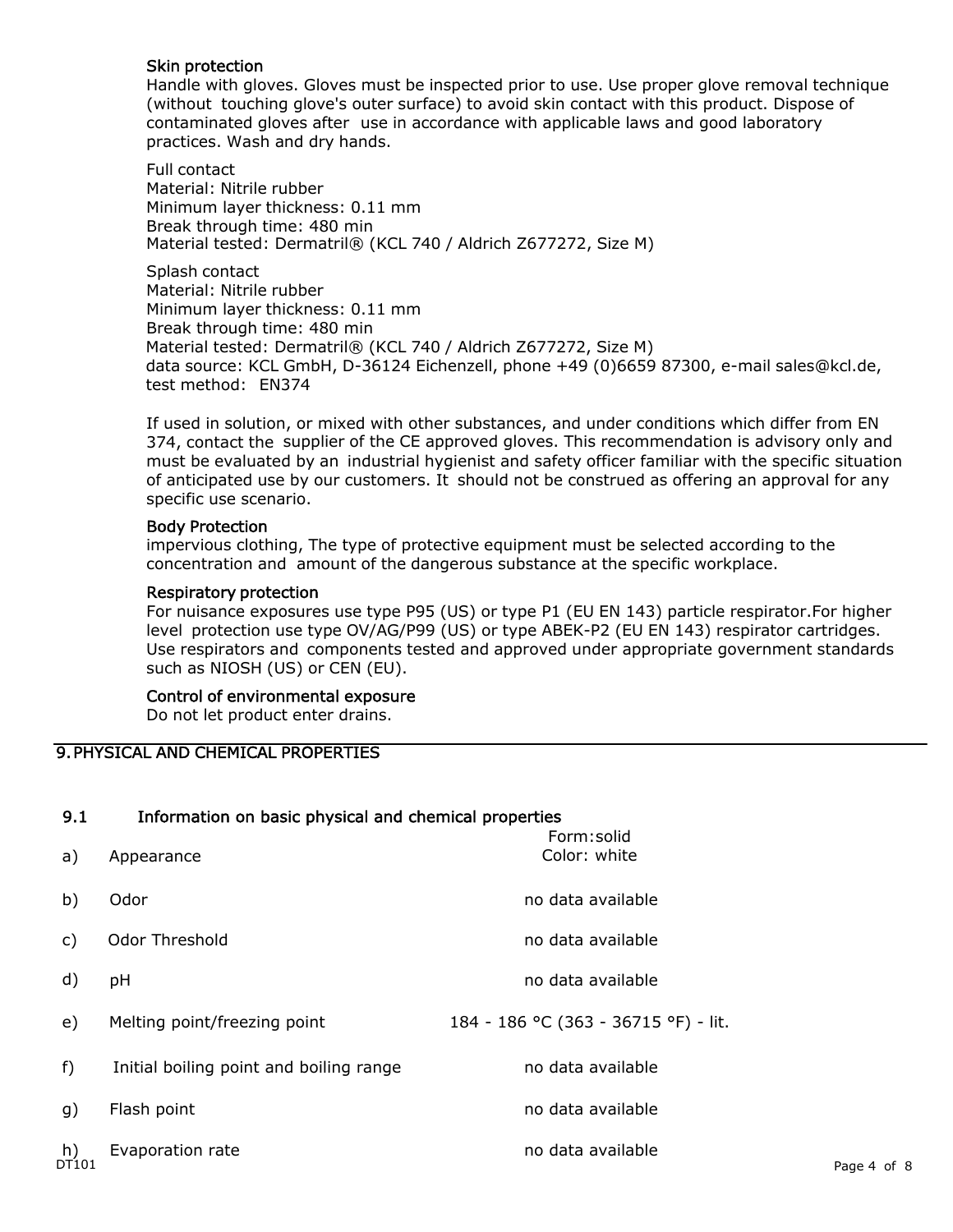| i)      | Flammability (solid, gas)                       | no data available      |
|---------|-------------------------------------------------|------------------------|
| j)      | Upper/lower flammability or explosive<br>limits | no data available      |
| k)      | Vapor pressure                                  | no data available      |
| $\vert$ | Vapor density                                   | no data available      |
| m)      | Relative density                                | no data available      |
| n)      | Water solubility                                | 10 g/l at 20°C (68 °F) |
| o)      | Partition coefficient: n- octanol/water         | no data available      |
| p)      | Auto-ignition temperature                       | no data available      |
| q)      | Decomposition temperature                       | no data available      |
| r)      | Viscosity                                       | no data available      |
| s)      | <b>Explosive properties</b>                     | no data available      |
| t)      | Oxidizing properties                            | no data available      |
| 9.2     | Other safety information<br>No data available   |                        |

## 10. STABILITY AND REACTIVITY

# 10.1 Reactivity

No data available

## 10.2 Chemical stability Stable under recommended storage conditions.

#### 10.3 Possibility of hazardous reactions No data available

### 10.4 Conditions to avoid No data available

10.5 Incompatible materials Strong oxidizing agents

### 10.6 Hazardous decomposition products Other decomposition products - No data available In the event of fire: see section 5

# 11. TOXICOLOGICAL INFORMATION

# 11.1 Information on toxicological effects

Acute toxicity: No data available

Inhalation: No data available

Dermal: No data available

# Skin corrosion/irritation

No data available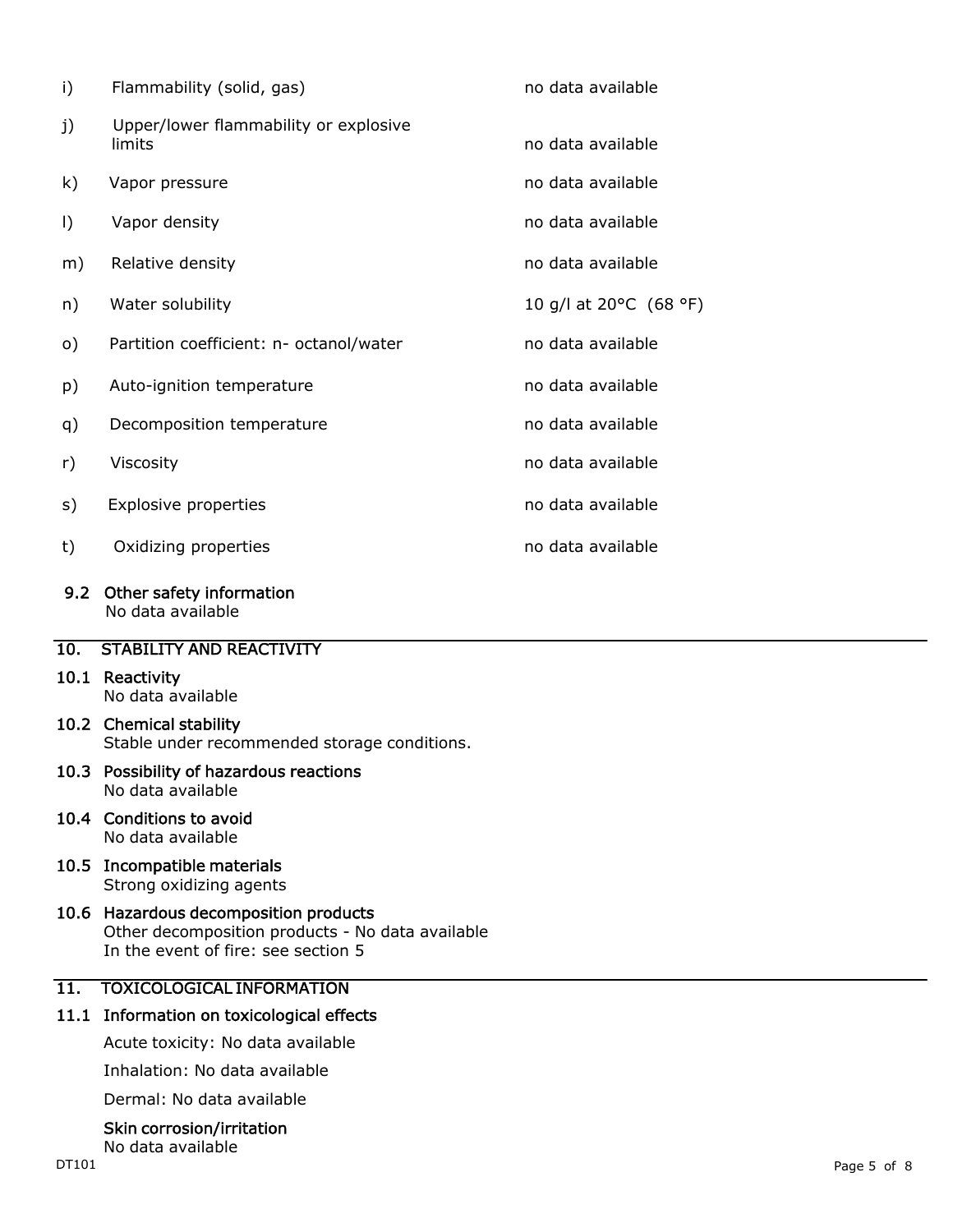# Serious eye damage/eye irritation

No data available

Respiratory or skin sensitization

No data available

#### Germ cell mutagenicity

No data available

### **Carcinogenicity**

- IARC: No component of this product present at levels greater than or equal to 0.1% is identified as probable, possible or confirmed human carcinogen by IARC.
- ACGIH: No component of this product present at levels greater than or equal to 0.1% is identified as a carcinogen or potential carcinogen by ACGIH.
- NTP: No component of this product present at levels greater than or equal to 0.1% is identified as a known or anticipated carcinogen by NTP.
- OSHA: No component of this product present at levels greater than or equal to 0.1% is identified as a carcinogen or potential carcinogen by OSHA.

#### Reproductive toxicity

No data available

Specific target organ toxicity - single exposure

Inhalation - May cause respiratory irritation.

#### Specific target organ toxicity - repeated exposure No data available

#### Aspiration hazard

No data available

# Additional Information

RTECS: Not available

To the best of our knowledge, the chemical, physical, and toxicological properties have not been thoroughly investigated.

## 12. ECOLOGICAL INFORMATION

12.1 Toxicity

No data available

12.2 Persistence and degradability

No data available

12.3 Bioaccumulative potential No data available

# 12.4 Mobility in soil

No data available

### 12.5 Results of PBT and vPvB assessment

PBT/vPvB assessment not available as chemical safety assessment not required/not conducted

# 12.6 Other adverse effects

No data available

# 13. DISPOSAL CONSIDERATIONS

### 13.1 Waste treatment methods

### Product

Offer surplus and non-recyclable solutions to a licensed disposal company. Contact a licensed professional waste disposal service to dispose of this material.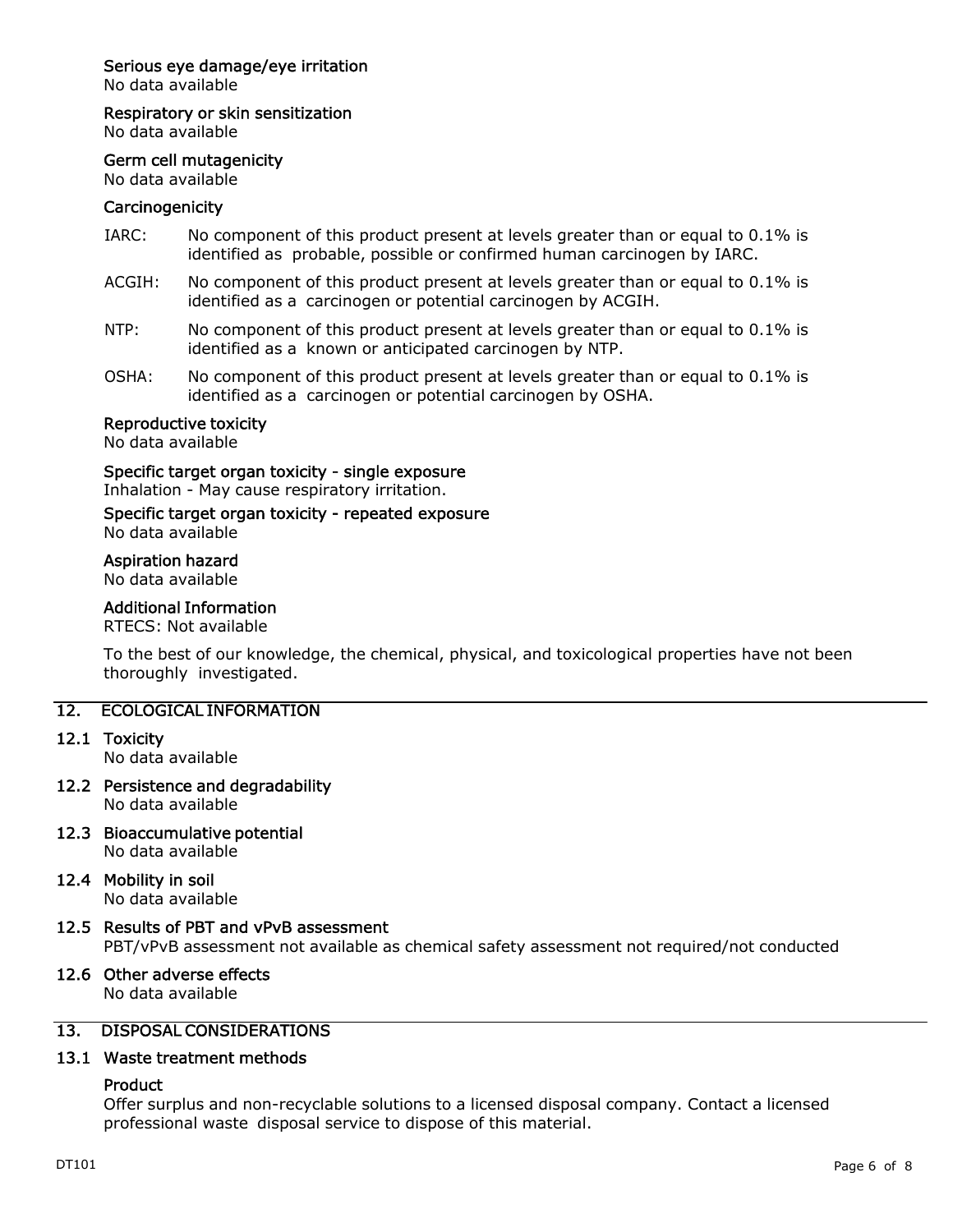## Contaminated packaging

Dispose of as unused product.

# 14. TRANSPORT INFORMATION

### DOT (US)

Not dangerous goods

### IMDG

Not dangerous goods

#### IATA

Not dangerous goods

# 15. REGULATORY INFORMATION

### SARA 302 Components

No chemicals in this material are subject to the reporting requirements of SARA Title III, Section 302.

#### SARA 313 Components

This material does not contain any chemical components with known CAS numbers that exceed the threshold (De Minimis) reporting levels established by SARA Title III, Section 313.

## SARA 311/312 Hazards

Acute Health Hazard

#### Massachusetts Right To Know Components

No components are subject to the Massachusetts Right to Know Act.

| Pennsylvania Right To Know Components                                    |            |                      |
|--------------------------------------------------------------------------|------------|----------------------|
|                                                                          | CAS-No.    | <b>Revision Date</b> |
| 3-([3-Cholamidopropyl]dimethylammonio)-2-hydroxy-<br>1- propanesulfonate | 82473-24-4 |                      |
| New Jersey Right To Know Components                                      |            |                      |
|                                                                          | CAS-No.    | <b>Revision Date</b> |
| 3-([3-Cholamidopropyl]dimethylammonio)-2-hydroxy-<br>1- propanesulfonate | 82473-24-4 |                      |

### California Prop. 65 Components

This product does not contain any chemicals known to State of California to cause cancer, birth defects, or any other reproductive harm.

## 16. OTHER INFORMATION

#### Full text of H-Statements referred to under sections 2 and 3.

| Eye Irrit.  | Eye irritation                                   |
|-------------|--------------------------------------------------|
| H315        | Causes skin irritation.                          |
| H319        | Causes serious eye irritation.                   |
| H335        | May cause respiratory irritation.                |
| Skin Irrit. | Skin irritation                                  |
| STOT SE     | Specific target organ toxicity - single exposure |

## HMIS Rating

| Health hazard:         | 2 |
|------------------------|---|
| Chronic Health Hazard: |   |
| Flammability:          | n |